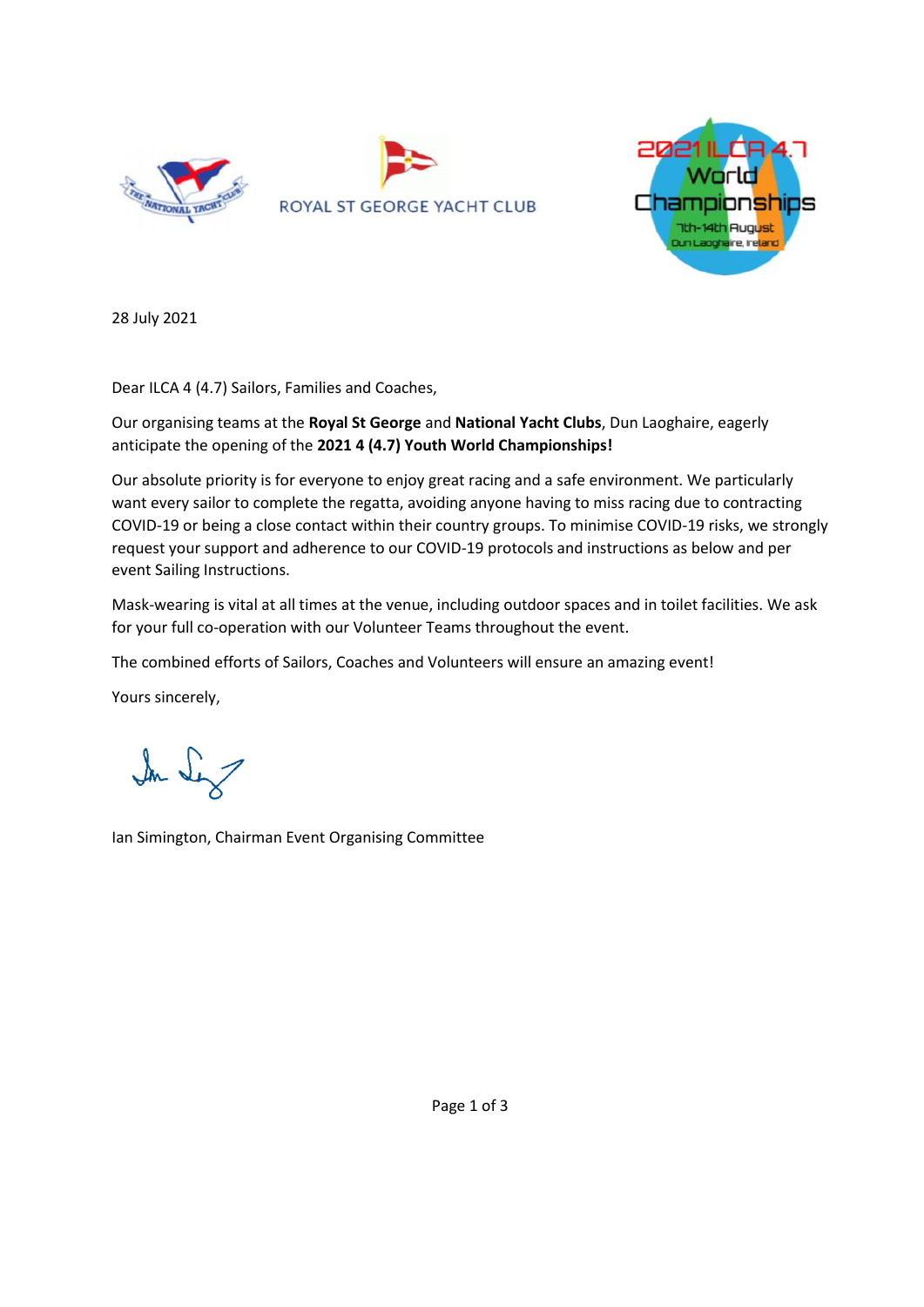# **Instructions For Arrival**

## **Registration**

Registration Forms will be available on the ILCA Race Notice Board. Teams are busy with activity in Tokyo but details will be shared as soon as possible.

#### **COVID-19 Forms**

At Registration, all participants and coaches who:

- are based in Ireland OR
- have been in Ireland for 10 days preceding the event OR
- have travelled outside of Ireland in the last 10 days

Are required to provide evidence of:

- a negative PCR test within 72 hours of Registration OR

- being vaccinated with a EU approved vaccine OR
- recovery from COVID-19 in the last 6 months.

Please submit evidence online with your Registration Forms. This evidence is a requirement for participation in the championships.

For those arriving within 72 hours of the event The documents you provide at border control will suffice, there is no need to include at Registration.

#### **Host Club Assignment**

You will be assigned to one of the host clubs, Royal St George Yacht Club or National Yacht Club, with the rest of your country team, for launch, use of toilet facilities and assistance. This is a COVID-19 requirement and your co-operation throughout the event is appreciated.

#### **Boat Drop-off**

Boats are to be dropped off at the Carlisle Pier located between the host clubs (see Host Website for map). Our Volunteer Team will welcome you, record your presence on-site and direct you to your allocated boat zone and trailer parking. Note the trailer park is at a different location, 300 metres from the Pier.

Page 2 of 3